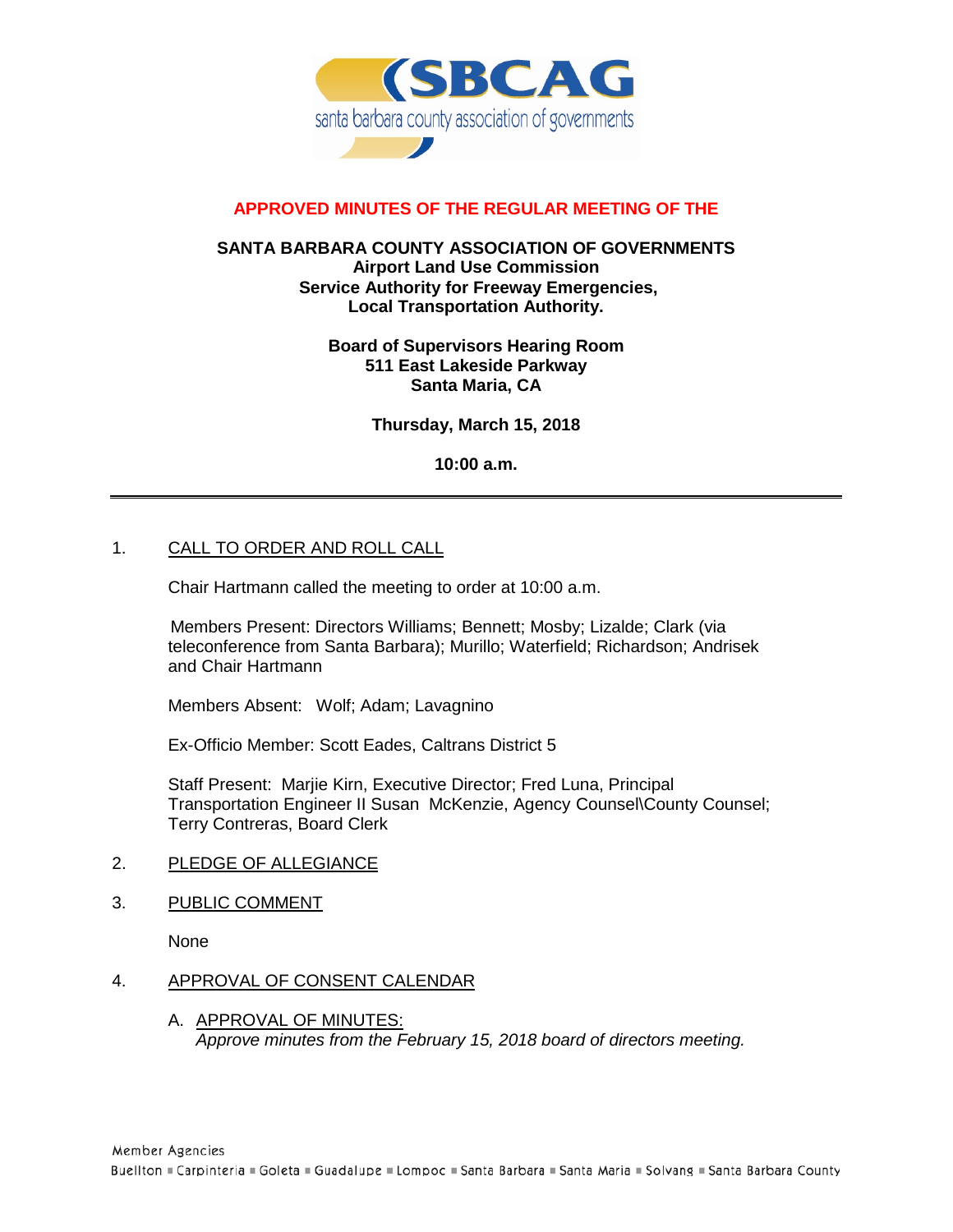# B. LOW CARBON TRANSIT OPERATIONS PROGRAM ALLOCATIONS

- *1. Adopt Resolution 18-11 approving allocation requests for Fiscal Year 2017/18 LCTOP;*
- *2. Approve and authorize the Executive Director, or designee to execute documents and amendments required by Caltrans to secure LCTOP funds for use and distribution; and*
- *3. Approve and authorize SBCAG staff to act as authorized agents in accordance with LCTOP guidelines.*

#### C. 2018 TRANSIT NEEDS ASSESSMENT

*Adopt Resolution 18-13 approving the 2018 Transit Needs Assessment, including findings that for Fiscal Year 2018/19 there are no unmet transit needs that are reasonable to meet.*

**Director Williams recused himself from Item 4D and the item was considered separately.**

# D. OUTSIDE COUNSEL CONTRACT AMENDMENT

*Approve and authorize the Chair to sign a Second Amendment to the Agreement for Professional Services with Remy Moose Manley LLC for litigation services for the term of February 16, 2017 to June 30, 2018 to increase the Agreement amount by \$60,000 for a revised total amount not to exceed \$150,000.*

Motion made to approve Consent Item 4D

Motion: Richardson **Second: Lizalde** 

Motion carried: 9-0

Yes: Richardson, Lizalde, Mosby, Bennett, Clark, Murillo, Waterfield, Andrisek and Chair Hartmann No: None Abstention: None Absent: Williams, Wolf, Adam, Lavagnino

- E. PROJECT STUDY REPORT WORK PROGRAM *Approve Project Study Report/Project Initiation Document Work Program for Fiscal Years 2018/19 to 20/21.*
- F. FY 2018-2019 TDA/LTF APPORTIONMENTS *Approve the estimated apportionments of Local Transportation Funds to local agencies for Fiscal Year 2018/19.*

#### **Consent Item 4G was pulled from the Consent Calendar but was not considered separately.**

G. EMPLOYMENT AGREEMENT FOR EXECUTIVE DIRECTOR

*Approve and authorize the Chair to execute the Agreement of Employment for Marjorie C. Kirn to serve as Executive Director of the Santa Barbara County Association of Governments with the term of March 15, 2018 to March 15, 2022 with a base salary of \$173,532.32 plus benefits and allowances.*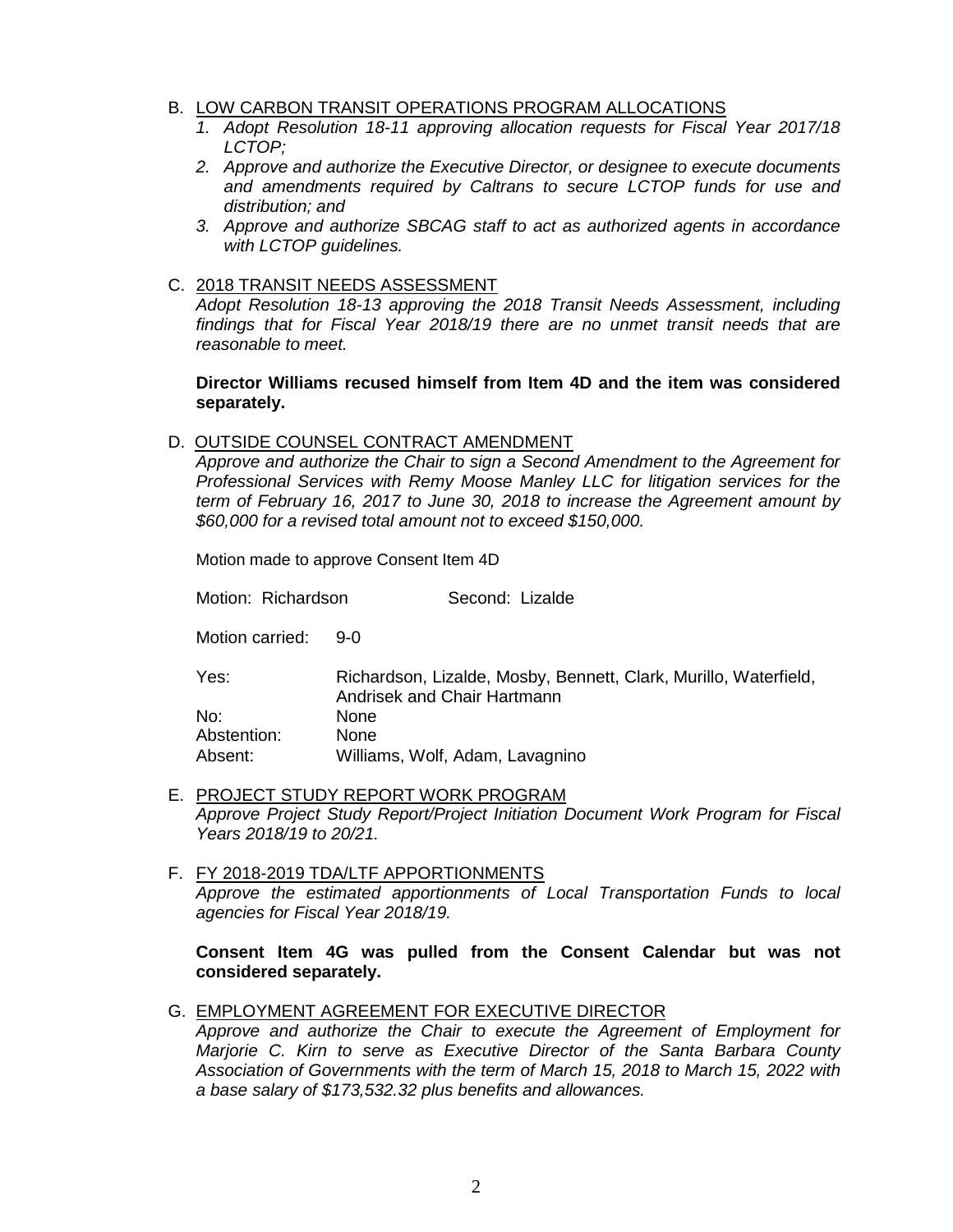Motion made to approve Consent Items 4A-C and E-G

Motion: Williams Second: Lizalde Motion carried: 10-0 Yes: Williams, Richardson, Lizalde, Mosby, Bennett, Clark, Murillo, Waterfield, Andrisek and Chair Hartmann No: None<br>Abstention: None Abstention: Absent: Wolf, Adam, Lavagnino

# 5. FY 2018-19 OVERALL WORK PROGRAM AND BUDGET *Review and comment on the Draft FY 2018-19 Overall Work Program and Budget.*

Review and comment only therefore no action was taken.

# 6. HIGHWAY 246 PASSING LANES

- *A. Receive an update on the construction of the Highway 246 Passing Lanes highway project and the plan for implementing the landscaping contract*
- *B. Authorize the Executive Director to sign a letter providing concurrence to anticipated cost increases for construction support as part of the landscaping and mitigation planting contract to be funded by SBCAG's shares from the State Transportation Improvement Program (STIP).*

Motion made to approve staff recommendation

Motion: Williams **Second: Bennett** Motion carried: 10-0 Yes: Williams, Richardson, Lizalde, Mosby, Bennett, Clark, Murillo, Waterfield, Andrisek and Chair Hartmann No: None Abstention: None Absent: Wolf, Adam, Lavagnino

#### 7. ONE MINUTE REPORTS

*Board Members and Alternates are invited to provide updates on the activities of their districts/cities.*

Directors provided updates on the activities in their districts/cities.

8. EXECUTIVE DIRECTOR'S REPORT

*The Executive Director will report on activities and achievements of SBCAG staff, SBCAG job openings, upcoming events of interest to the Board of Directors and the public, and general status of SBCAG major projects.*